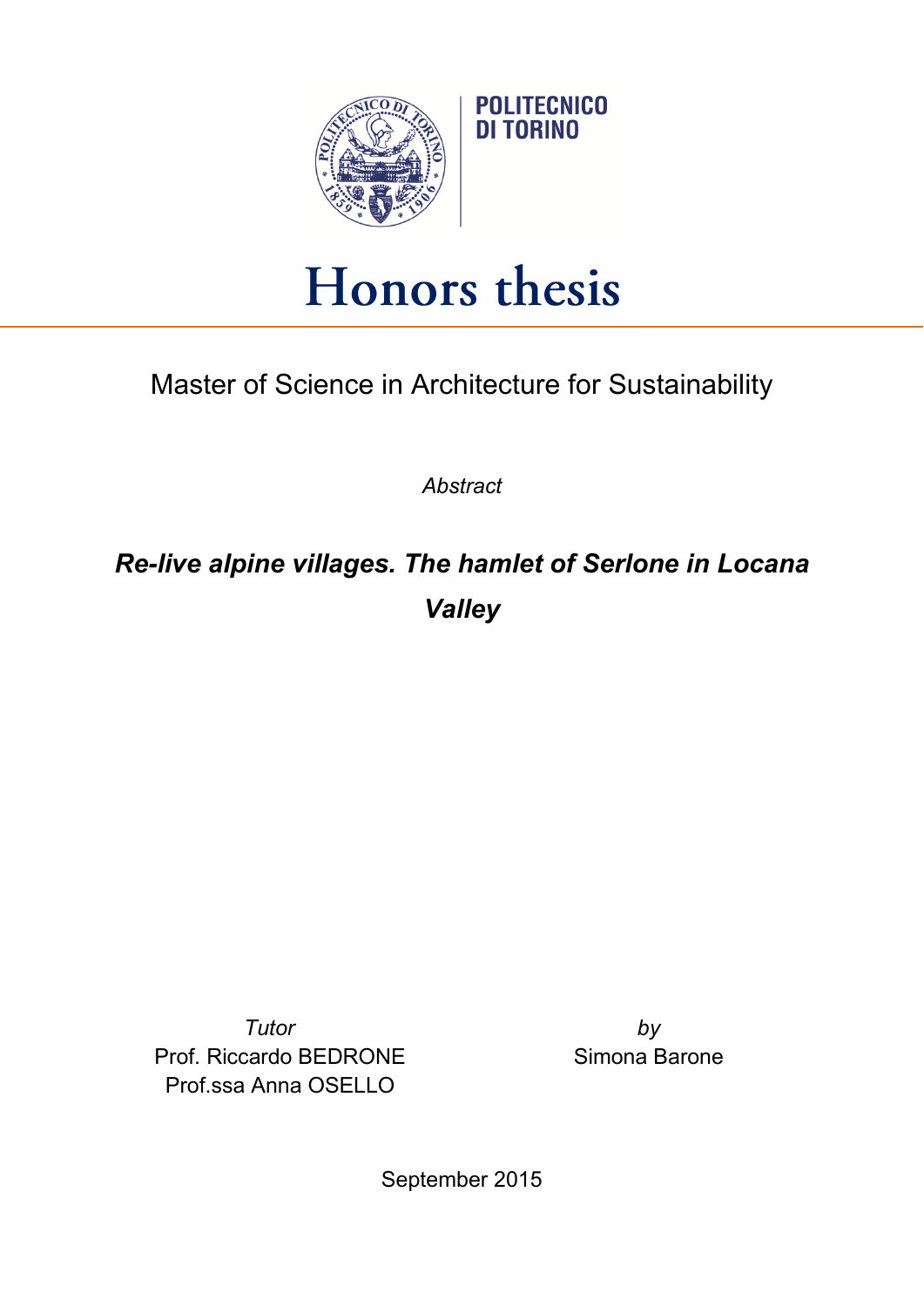The awareness of the enormous potential of the Alps is creating a larger and larger cooperation between alpine stakeholders and the application of common politics and strategies. These strategies try to free these contests from the idea of marginality that has a long history, and to search for solutions which create a balance between mountain and urban areas.

 $\_$ 

Multiscale analysis from macro-regional level to the local one has been a key component for the definition of the general lines that could be proposed to relive "Serlone", a mountain hamlet situated in Locana Valley, socially and economically.

Like in every project it doesn't exist an only answer to the solution of the problem. You need to propose the most plausible and coherent one with the contest and with the local, economic, political development, trying to define a product that meets the new tendencies.

The development of the offer, starting from the recovery and the valorization of the buildings, must join accommodation facilities with the enjoyment of the areas, with the environmental culture, social, productive, craft made, oenogastronomic, artistic resources and attractions.

To permit the new functions inside the hamlet, the principle of the functional mixité has been carried out.

To the original residential and farming destination, have been joined productive, commercial and accommodation facilities, which rely on each other in order to carry on non-traditional tourism and accommodation, that should satisfy the need of rurality and sustainability in general.

The relive must be carried on by aware mountain young people, that know how difficult is living in the mountain. They decide to start activities joined to traditional jobs (husbandry, agriculture, building industry, handy craft), to tourism services (accommodation facilities, catering, wellness, guides, events) and to the activities referred to production, development and research (agriculture and food business, bio-cosmetics), and to new technologies exploitment for e-working (e-commerce, events management, tourism promotion).

Testing BIM on Serlone, in Locana Valley, had the aims to provide an alternative and transferable method to design and modeling hamlets through parametric software and offer suggestions to use the model during the phases of recovery.

Thanks to the management and elaboration of the inserted graphic data in the model, it was possible to obtain a general complete framework of Serlone's real state